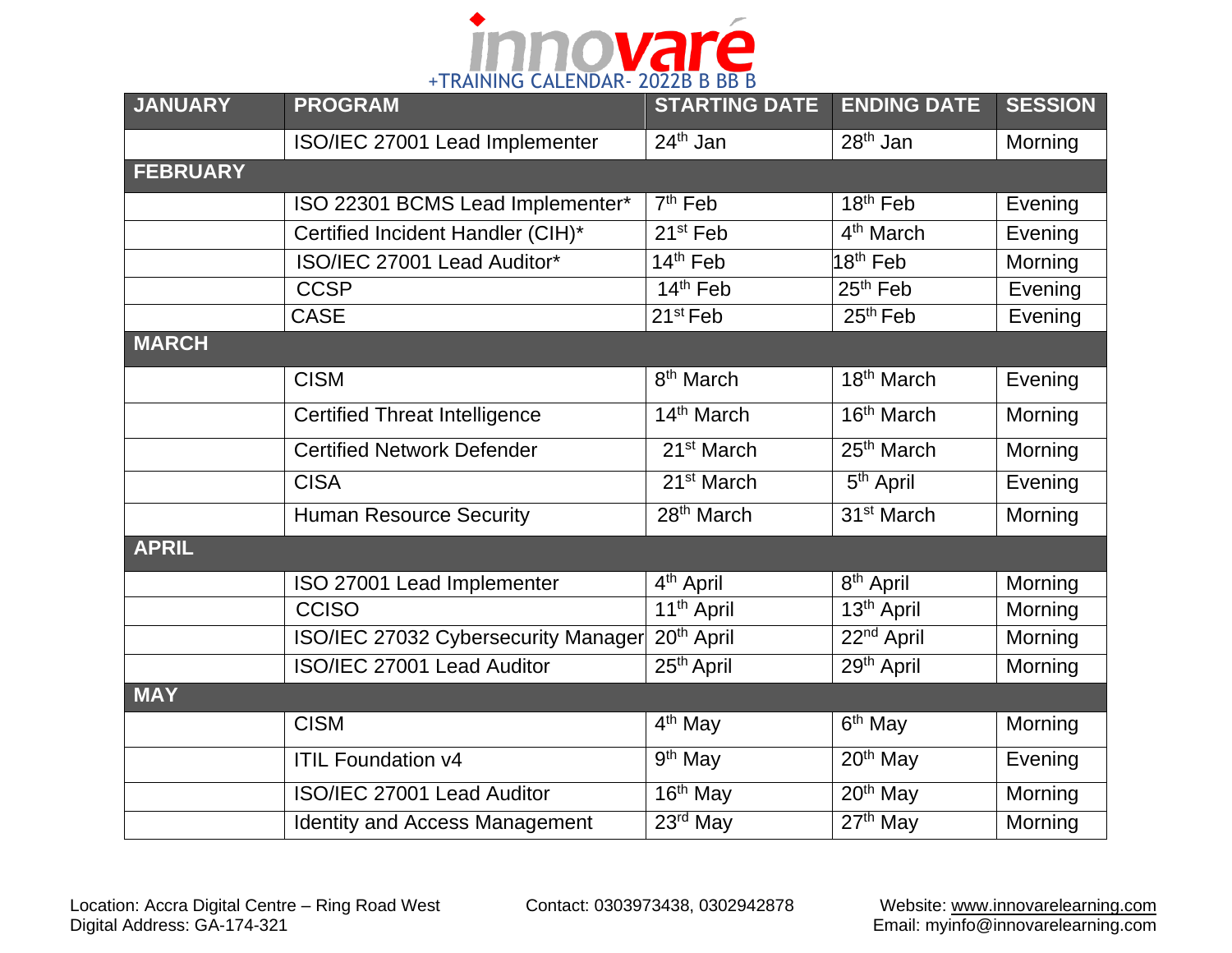

| <b>JUNE</b>      | <b>PROGRAM</b>                              | <b>STARTING DATE</b>               | <b>ENDING DATE</b>         | <b>SESSION</b> |
|------------------|---------------------------------------------|------------------------------------|----------------------------|----------------|
|                  | <b>CISA</b>                                 | 30 <sup>th</sup> May               | 3rd June                   | Morning        |
|                  | Certified Ethical Hacker (CEH)*             | 13 <sup>th</sup> June              | 17 <sup>th</sup> June      | Morning        |
|                  | <b>CRISC</b>                                | 27 <sup>th</sup> June              | 8 <sup>th</sup> July       | Evening        |
|                  | Case                                        | 20 <sup>th</sup> June              | 24 <sup>th</sup> June      | Evening        |
| <b>JULY</b>      |                                             |                                    |                            |                |
|                  | ISO/IEC 27032 Lead Cybersecurity<br>Manager | 4 <sup>th</sup> July               | 8 <sup>th</sup> July       | Morning        |
|                  | <b>ISO/IEC 27001 Lead Auditor</b>           | $\overline{18}$ <sup>th</sup> July | 29 <sup>th</sup> July      | Evening        |
|                  | <b>Certified Incident Handler</b>           | $\overline{18}^{\text{th}}$ July   | 22 <sup>nd</sup> July      | Morning        |
|                  | <b>CCSP</b>                                 | 25 <sup>th</sup> July              | 29 <sup>th</sup> July      | Morning        |
| <b>AUGUST</b>    |                                             |                                    |                            |                |
|                  | <b>CPENT</b>                                | 8 <sup>th</sup> August             | 12 <sup>th</sup> August    | Morning        |
|                  | <b>CCISO</b>                                | 15 <sup>th</sup> August            | 19 <sup>th</sup> August    | Morning        |
|                  | ISO/IEC 27001 Lead<br>Implementer*          | 22 <sup>nd</sup> August            | 26 <sup>th</sup> August    | Morning        |
|                  | Human Resource Security*                    | 29 <sup>th</sup> August            | 31 <sup>st</sup> August    | Morning        |
| <b>SEPTEMBER</b> |                                             |                                    |                            |                |
|                  | ISO/IEC 27001 Lead Auditor                  | 5 <sup>th</sup> September          | 9 <sup>th</sup> September  | Morning        |
|                  | Case                                        | 12 <sup>th</sup> September         | 16 <sup>th</sup> September | Morning        |
|                  | <b>Computer Hacking Forensic</b>            | 19 <sup>th</sup> September         | 23rd September             | Morning        |
|                  | ISO 22301 BCMS Lead Implementer*            | 26th September                     | 30 <sup>th</sup> September | Morning        |
|                  | Certified Threat Intelligence Analyst*      | 12 <sup>th</sup> September         | 23 <sup>rd</sup> September | Evening        |